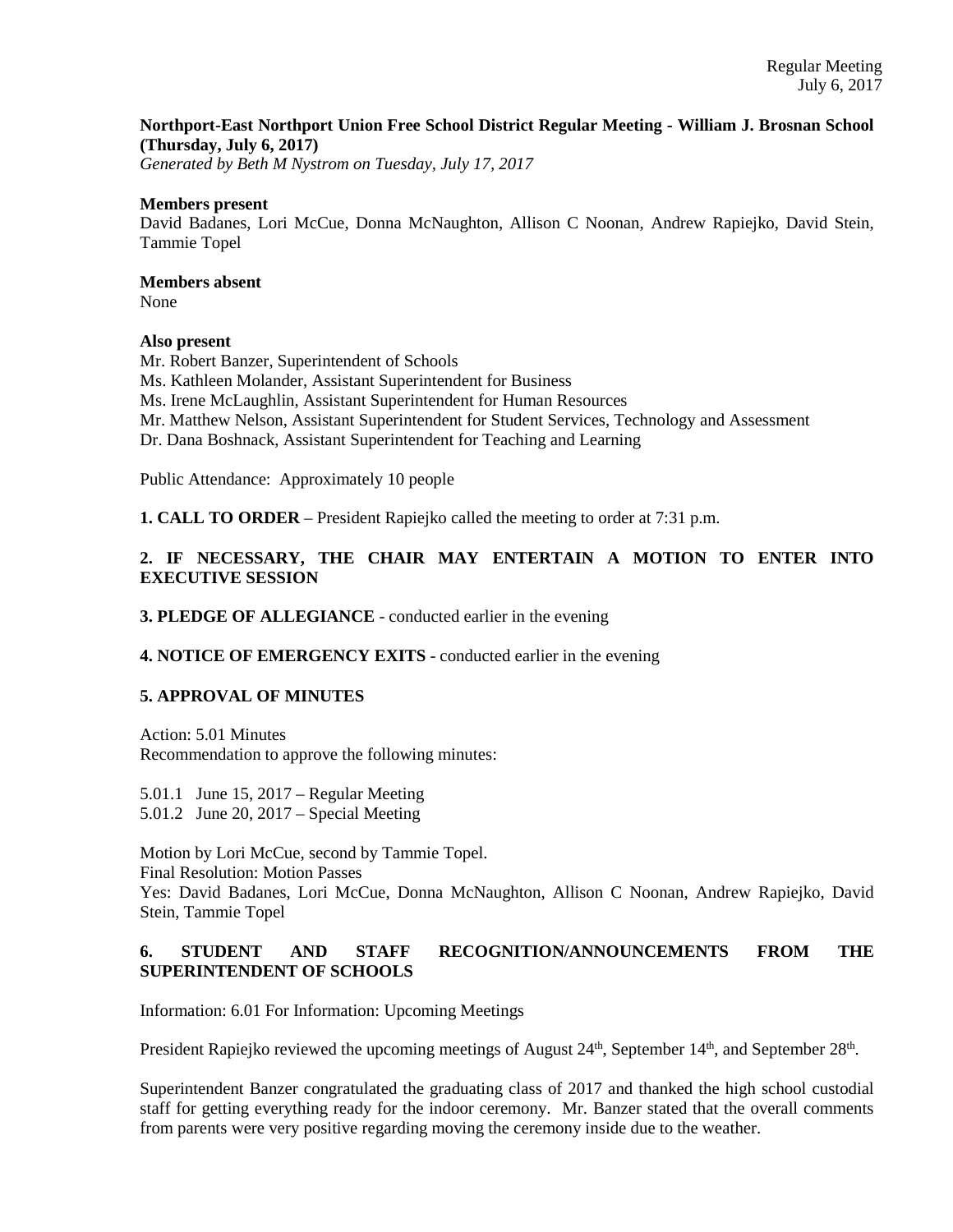Mr. Banzer gave an update on Northport Middle School, stating that the summer music program was moved over to East Northport Middle School. Mr. Banzer stated that the testing has not been completed and that the air quality testing will be expanded to the entire building. The district is coordinating with JC Broderick and the New York State Department of Health and once the final ok is given the final testing will be conducted which is anticipated to take place sometime next week. Summa canisters will be used in every classroom in K wing, the hallway and in the warehouse below. The samples will be collected over an eight hour period. They are designed to detect different types of compounds, VOCs, and what those compounds may be and the levels. A photoionization detector will be used throughout the rest of the building.

Mr. Banzer stated that there have been many questions regarding the entire situation and going back a few years, and people want answers and we want answers. Mr. Banzer stated that he does not have the answers tonight and he is working on getting the answers. He will present to the Board and public before the end of the summer, including consultants from JC Broderick and medical advice from an expert in this area.

Mr. Banzer stated that the District remains committed to providing a safe area for staff, students and the community.

**7. COMMUNICATIONS** - Please Note: This is the opportunity for persons who had written letters to the Board to speak to the Board regarding the issues raised in their communications. Speakers are asked to keep their comments brief, and to speak for no longer than 5 minutes.

Discussion: 7.01 Communications to the Board

There were no communications to the Board requiring Board action.

**8. PUBLIC COMMENT/PARTICIPATION** - Please Note: Community members are invited to share their questions, comments, or concerns with the School Board. When speaking, citizens should state their name and address for the record and limit their presentation to 5 minutes. Where possible, the Board will answer factual questions immediately. A written response may be provided when information is not available. If a response would involve discussion of Board Policy or decisions which might be of interest to citizens not present at the meeting, the Board may place the item on a future meeting agenda.

Name Comment Shawne Albero Asked if there health and safety forms will be available to students so if they see Parent anything they can inform staff members, if the medical expert provide advice to parents on what to look for, and what training is going to be given to the staff.

Mr. Banzer stated that he will discuss how health and safety concerns by students will be addressed. The medical expert will talk more about the issue in general and what they know when these types of situations come up.

Ed Thompson Stated that his sons went to Northport Middle Schools and he is concerned that in Parent 20 to 40 years they may develop health issues. Mr. Thompson recommended that the Board consider a longitudinal study on people who had exposure and that they all receive a survey. It would give people peace of mind that the District is not just addressing what is happening now but going forward too.

#### **9. SPECIAL REPORTS**

Presentations: 9.01 Update on Phase 1 Construction Bond Projects - Mr. John Grillo presenting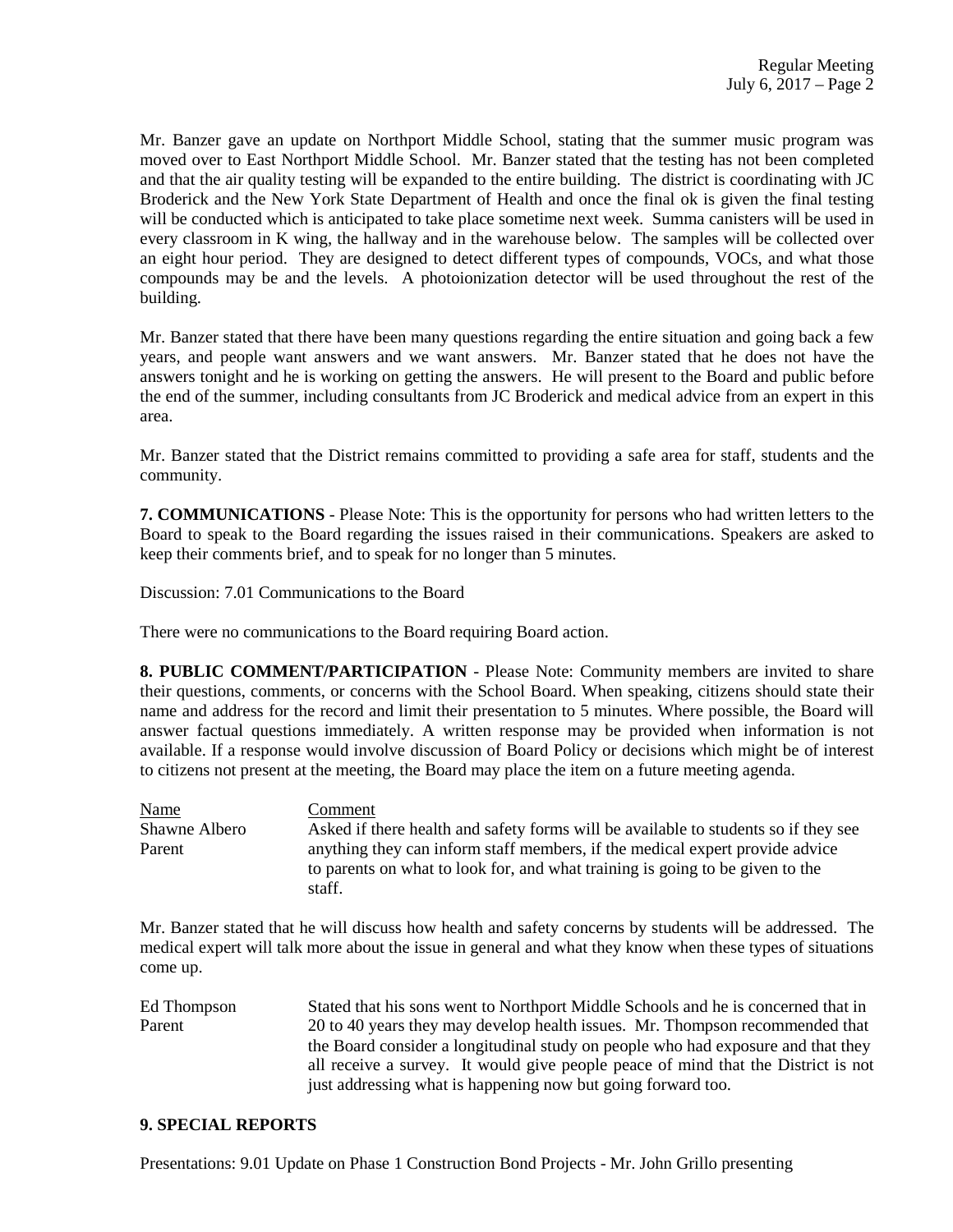Mr. Grillo gave an update on the bond projects. He met with the administration team to put together a three phase plan. The majority of projects are summer based. Level 1 projects including tennis courts, track, fields, irrigation, ceilings, window and HVAC unit at high school were sent up to the state in March. The architect rejected the submission because of the irrigation. It was reviewed with the project manager and signed off on and then went to engineering. Full SED approval on the level 1 projects should be received next week. Mr. Grillo stated that he is recommending that the bids go out the middle to third week in August, have bid opening first week in September, and then present to Board. The plan is to do the Northport Middle School tennis courts and work with the Northport Middle School athletic department on athletic fields after October 15th. The other projects cannot be done until the summer of 2018. The next phase should go up in the next two weeks with the bulk of that work at the high school: science labs, all fields, a/c in gym, concession stand. Approval should be received somewhere in October/November. Mr. Grillo stated that the field work will probably extend over two summers, 2018 and 2019. The science labs will all be done in the summer of 2018.

There was a brief discussion regarding the projects, timeline, state aid, and coordinating with the energy performance contract.

# **10. SUPERINTENDENT'S REPORT, GENERAL - FOR BOARD ACTION**

Action: 10.01 Personnel Actions Report Recommendation to approve the attached Personnel Actions Report, severing section F

Motion by Donna McNaughton, second by Lori McCue. Final Resolution: Motion Passes Yes: David Badanes, Lori McCue, Donna McNaughton, Allison C Noonan, Andrew Rapiejko, David Stein, Tammie Topel

President Rapiejko announced the retirements of Janet Lambert, Science Teacher, Philip Varisco, Head Custodian, and Timothy Maloney, Security Guard.

Recommendation to approve items 10.01, Section F

Motion by Donna McNaughton, second by Lori McCue. Motion Passes Yes: David Badanes, Lori McCue, Donna McNaughton, Allison C Noonan, David Stein, Tammie Topel Abstain: Andrew Rapiejko

Action: 10.02 Schedule J - Committee on Special Education Recommendation to approve Schedule J - Committee on Special Education

Motion by Donna McNaughton, second by Lori McCue. Final Resolution: Motion Passes Yes: David Badanes, Lori McCue, Donna McNaughton, Allison C Noonan, Andrew Rapiejko, David Stein, Tammie Topel

Action: 10.03 Textbook Recommendation to receive for a second read and adopt the following textbook:

The Sparkfun Guide to Processing, Derek Runberg, No Starch Press, 2015, Principals of Information Technology, Grades 9-12

Motion by Donna McNaughton, second by Lori McCue.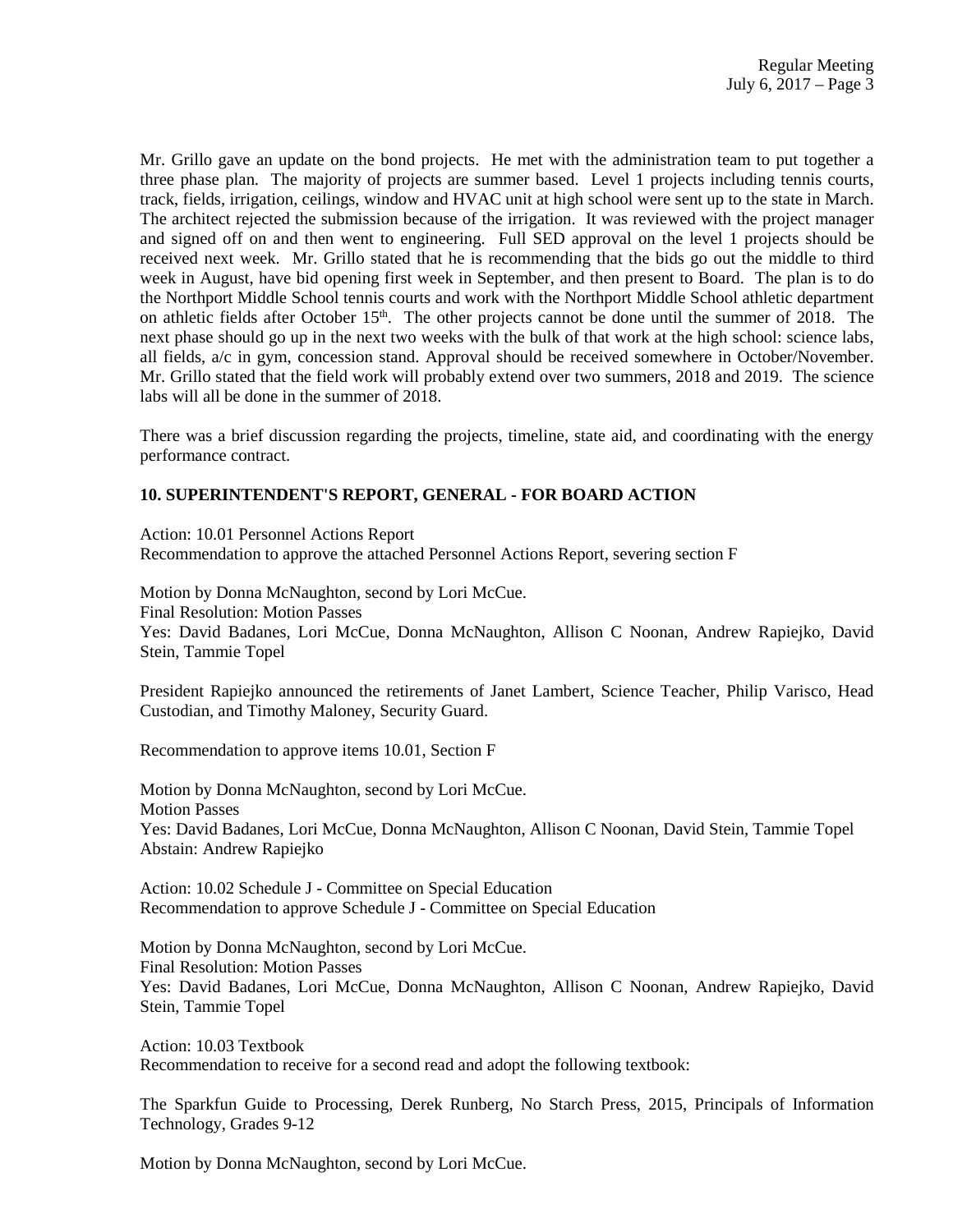Final Resolution: Motion Passes

Yes: David Badanes, Lori McCue, Donna McNaughton, Allison C Noonan, Andrew Rapiejko, David Stein, Tammie Topel

Action: 10.04 Request for Travel

Recommendation to approve a request for student travel and foreign travel for students to countries outside of the United States, pending completion of applications:

10.04.1 New Mexico, September 20, 2017 - September 25, 2017

10.04.2 Nicaragua, February 14, 2018 - February 21, 2018

10.04.3 Nicaragua, March 28, 2018 - April 4, 2018

Motion by Donna McNaughton, second by Lori McCue. Final Resolution: Motion Passes Yes: David Badanes, Lori McCue, Donna McNaughton, Allison C Noonan, Andrew Rapiejko, David Stein, Tammie Topel

# **11. SUPERINTENDENT'S REPORT, FINANCIAL - FOR BOARD ACTION**

Action: 11.01 BIDS Recommendation to take specified action on the following BIDS:

TRANSPORTATION:

11.01.1 AWARD: Transportation for District Students Attending Out-of-District Schools

EDUCATION: 11.01.2 AWARD: Football Uniforms

Motion by Lori McCue, second by Tammie Topel. Final Resolution: Motion Passes Yes: David Badanes, Lori McCue, Donna McNaughton, Allison C Noonan, Andrew Rapiejko, David Stein, Tammie Topel

Action: 11.02 Surplus Equipment Recommendation to declare the attached list of equipment that is no long cost effective to repair, as surplus and dispose of according to Board policy

Motion by Lori McCue, second by Tammie Topel. Final Resolution: Motion Passes Yes: David Badanes, Lori McCue, Donna McNaughton, Allison C Noonan, Andrew Rapiejko, David Stein, Tammie Topel

Action: 11.03 Twin County Driving School Recommendation to renew the Contract for In-Car Driver Instruction with Twin County Driving School for the 2017-2018 school year at the current rate of \$350 per pupil

Motion by Lori McCue, second by Tammie Topel. Final Resolution: Motion Passes Yes: David Badanes, Lori McCue, Donna McNaughton, Allison C Noonan, Andrew Rapiejko, David Stein, Tammie Topel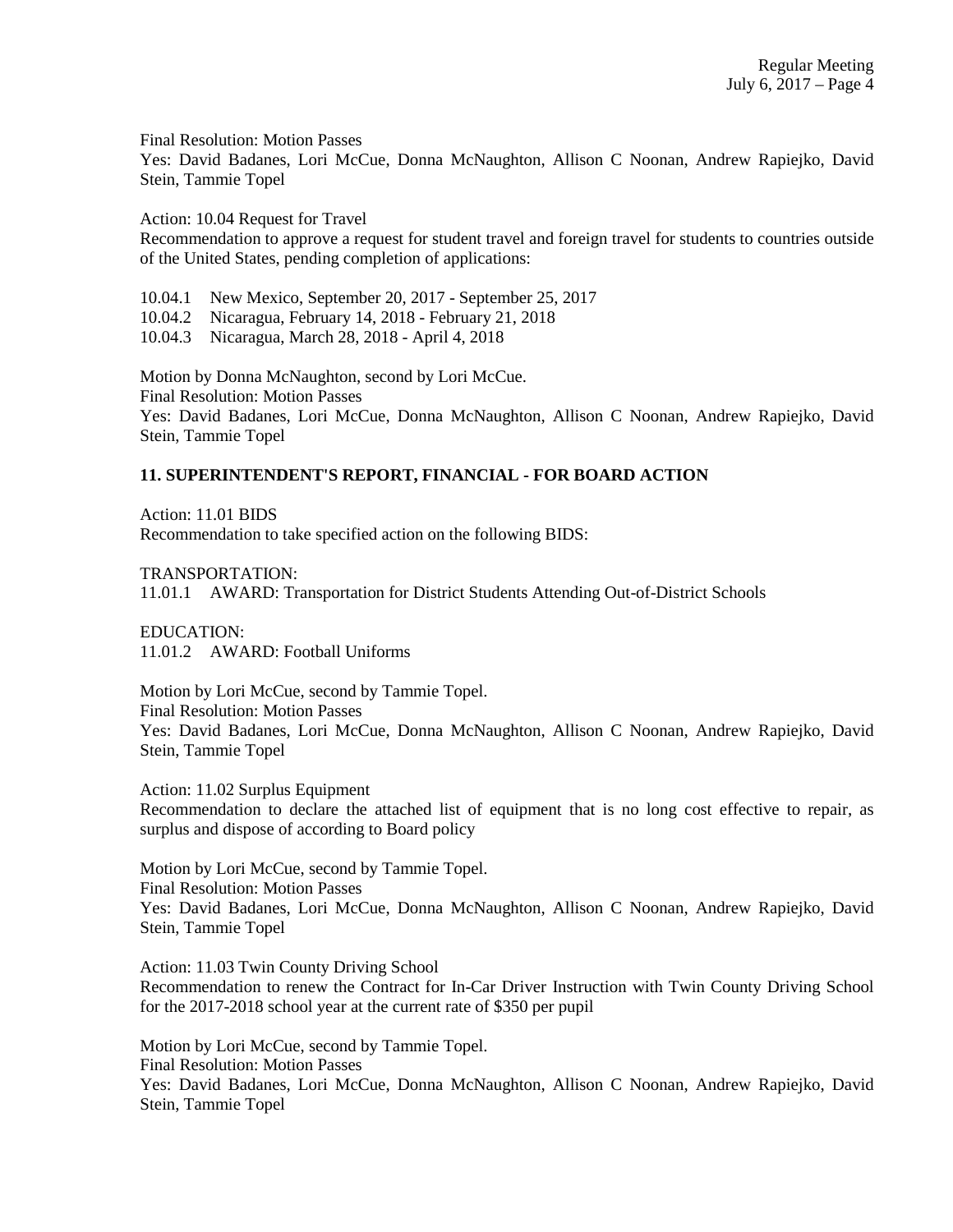Action: 11.04 Board of Cooperative Educational Services of Suffolk County Recommendation to approve the following resolution to join the Board of Cooperative Educational Services of Suffolk County:

#### School Year 2017-2018

"WHEREAS, various educational and municipal corporations located within the State of New York desire to bid jointly for generally needed services and standardized supply and equipment items; and

WHEREAS, the Northport-East Northport U.F.S.D., an educational/municipal corporation (hereinafter the "Participant") is desirous of selectively participating with other educational and/or municipal corporations in the State of New York in joint bidding in the areas mentioned above pursuant to General Municipal Law §119-o and Education Law Section 1950; and

WHEREAS, the Participant is a municipality within the meaning of General Municipal Law §119 n and is eligible to participate in the Board of Cooperative Educational Services, First Supervisory District of Suffolk County (hereinafter Eastern Suffolk BOCES) Joint Municipal Cooperative Bidding Program (hereinafter the "Program") in the areas mentioned above; and

WHEREAS, the Participant acknowledges receipt of the Program description inclusive of Eastern Suffolk BOCES' standard bid packet and the general conditions relating to said Program; and

WHEREAS, with respect to all activities conducted by the Program, the Participant wishes to delegate to Eastern Suffolk BOCES the responsibility for drafting of bid specifications, advertising for bids, accepting and opening of bids, tabulating bids, awarding the bids, and reporting the results to the Participant.

BE IT RESOLVED that the Participant hereby appoints Eastern Suffolk BOCES to represent it and to act as the lead agent in all matters related to the Program as described above; and

BE IT FURTHER RESOLVED that the Participant hereby authorizes Eastern Suffolk BOCES to place all legal advertisements for any required cooperative bidding in Newsday, which is designated as the official newspaper for the Program; and

BE IT FURTHER RESOLVED, that a Participant Meeting shall be held annually consisting of a representative from each Program Participant. Notice of the meeting shall be given to each representative at least five (5) days prior to such meeting; and

BE IT FURTHER RESOLVED that an Advisory Committee will be formed consisting of five to ten representatives of Program Participants for a term of three (3) years as authorized by General Municipal Law §119-o.2.j.

BE IT FURTHER RESOLVED that this Agreement with the Participant shall be for a term of one (1) year as authorized by General Municipal Law §119-o.1.j.

BE IT FURTHER RESOLVED that the Participant agrees to pay Eastern Suffolk BOCES an annual fee as determined annually by Eastern Suffolk BOCES to act as the lead agent for the Program."

Motion by Lori McCue, second by Tammie Topel.

Final Resolution: Motion Passes

Yes: David Badanes, Lori McCue, Donna McNaughton, Allison C Noonan, Andrew Rapiejko, David Stein, Tammie Topel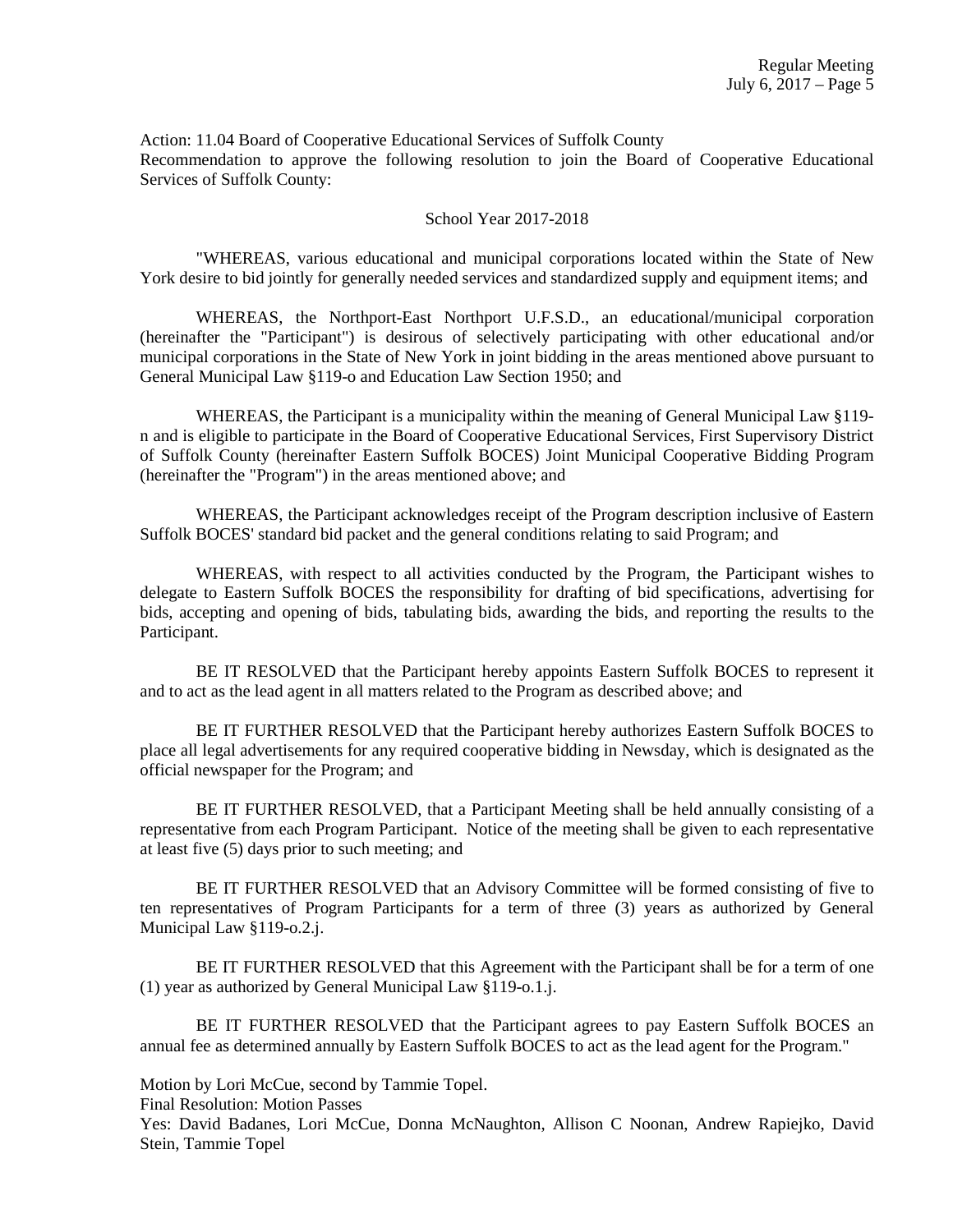Action: 11.05 Board of Cooperative Educational Services of Nassau County Recommendation to approve the following resolution to join the Board of Cooperative Educational Services of Nassau County:

#### GENERAL RESOLUTION FOR THE PURPOSE OF PARTICIPATING IN A COOPERATIVE BID COORDINATED BY THE BOARD OF COOPERATIVE EDUCATIONAL SERVICES OF NASSAU COUNTY FOR VARIOUS COMMODITIES AND/OR SERVICES

#### School Year 2017-2018

"WHEREAS, the Board of Education of the Northport-East Northport School District of New York State, wishes to participate in a Cooperative Bidding Program conducted by The Board of Cooperative Educational Services of Nassau County for the purchase of various commodities and/or services as authorized by and in accordance with the Education Law and General Municipal Law, Section §119-o; and

NOW THEREFORE, BE IT RESOLVED that the School District hereby appoints Nassau BOCES as its representative and agent in all matters related to the Cooperative Bidding Program, including but not limited to responsibility for drafting of specifications, advertising for bids, accepting and opening bids, tabulating bids, reporting the results to the School District and making recommendations thereon, and

BE IT FURTHER RESOLVED that Nassau BOCES is hereby authorized to award cooperative bids on behalf of the School District to the bidder deemed to be the lowest responsible bidder meeting the bid specifications and otherwise complying with Article 5-A of the General Municipal Law of the State of New York relating to public bids and contracts and to enter into contracts for the purchase of the commodities and/or services as authorized herein, and

BE IT FURTHER RESOLVED, that the School District hereby authorizes its School Business Administrator or his/her designee on behalf of the School District to participate in cooperative bidding conducted by Nassau BOCES and if requested to furnish Nassau BOCES an estimated minimum number of units that will be purchased and such other documents and information which may be reasonably necessary or useful in conducting the Cooperative Bidding Program, and

BE IT FURTHER RESOLVED, that the School District agrees to assume its equitable share of the administrative costs of the cooperative bidding program and all of its obligations and responsibilities pursuant to any contract that may be awarded by Nassau BOCES on behalf of the School District."

Motion by Lori McCue, second by Tammie Topel.

Final Resolution: Motion Passes

Yes: David Badanes, Lori McCue, Donna McNaughton, Allison C Noonan, Andrew Rapiejko, David Stein, Tammie Topel

Action: 11.06 Municipal Cooperative Purchasing Agreement with the Town of Huntington Recommendation to approve the following resolution to continue with the Municipal Cooperative Purchasing Agreement with the Town of Huntington, dated October 10, 2008:

# MUNICIPAL COOPERATIVE PURCHASING AGREEMENT

THIS AGREEMENT, dated the 10th of October 2008, between the School districts of the TOWN OF HUNTINGTON, with offices at 100 Main Street, Huntington, New York 11743, hereinafter referred to as the "TOWN" and the Northport-East Northport UFSD, with offices at PO Box 210, Northport, New York 11768, hereinafter referred to as the "DISTRICT."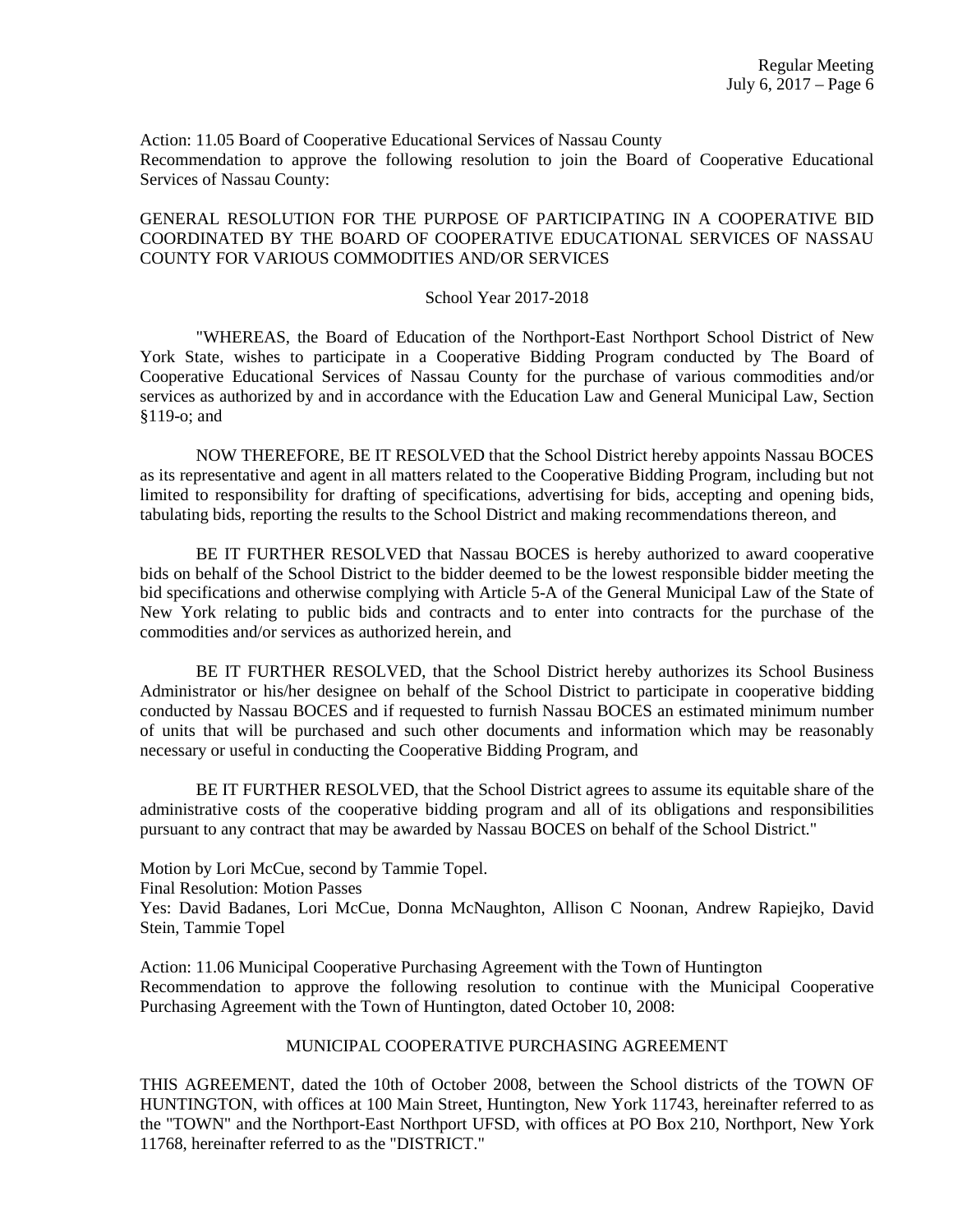"WHEREAS, it is the desire of the TOWN and the DISTRICT as the Agencies named herein to cooperate with respect to the utilization of the services of the TOWN's Purchasing Department; and

WHEREAS, the parties hereto are desirous of authorizing the Purchasing Director of the TOWN to advertise all of the bid requests for proposals and name the DISTRICT.

#### NOW, THEREFORE, IT IS AGREED AS FOLLOWS:

1. The Director of Purchasing of the TOWN is authorized, in advertising for any bid for any material, equipment or merchandise, to include in all of the public notifications and advertisements, the name of the DISTRICT.

2. The Director of Purchasing of the TOWN shall make it a specific condition of any bids awarded that the DISTRICT may avail itself and purchase any of the materials, equipment or merchandise bid.

3. The DISTRICT agrees to make available to the Director of Purchasing of the TOWN, in a timely fashion, information as to the quantity and type of materials, equipment or merchandise that it uses on an annual basis.

4. The governing Board of the DISTRICT specifically authorizes and consents that the Director of Purchasing of the TOWN is authorized to advertise and award bids in its name in accordance with the provisions of Town Law and the Local Finance Law, and any other applicable local laws and regulations.

5. It is specifically agreed that the providing of these services by the TOWN Director of Purchasing shall be without costs to the DISTRICT and without additional cost to the TOWN.

6. The DISTRICT is responsible for the payment of any materials, equipment and merchandise purchased by it from the bids awarded by the TOWN's Director of Purchasing. DISTRICT's financial responsibility shall include payment of any materials, equipment and merchandise purchased and any other incidental costs related to materials, equipment and merchandise purchased such as shipping and delivery.

7. The DISTRICT agrees to hold harmless the TOWN and indemnify the TOWN from and against any claim, lawsuit, and/or judgment together with all costs and all incidental charges thereto including, but not limited to, costs and reasonable attorney's fees incurred and arising out of the DISTRICT's purchase of materials, equipment and merchandise under this Agreement.

8. Either party may terminate this agreement upon thirty (30) days written notice to the other."

Motion by Lori McCue, second by Tammie Topel.

Final Resolution: Motion Passes

Yes: David Badanes, Lori McCue, Donna McNaughton, Allison C Noonan, Andrew Rapiejko, David Stein, Tammie Topel

Action: 11.07 Genesee Valley Educational Partnership Contract for Office Supplies/Toner Recommendation to approve the following resolution authorizing piggybacking on the Genesee Valley Educational Partnership Contract for Office Supplies/Toner:

"WHEREAS, the Genesee Valley Educational Partnership (Genesee - Livingston - Steuben - Wyoming BOCES) has made available to other municipalities a contract for office supplies/toner; and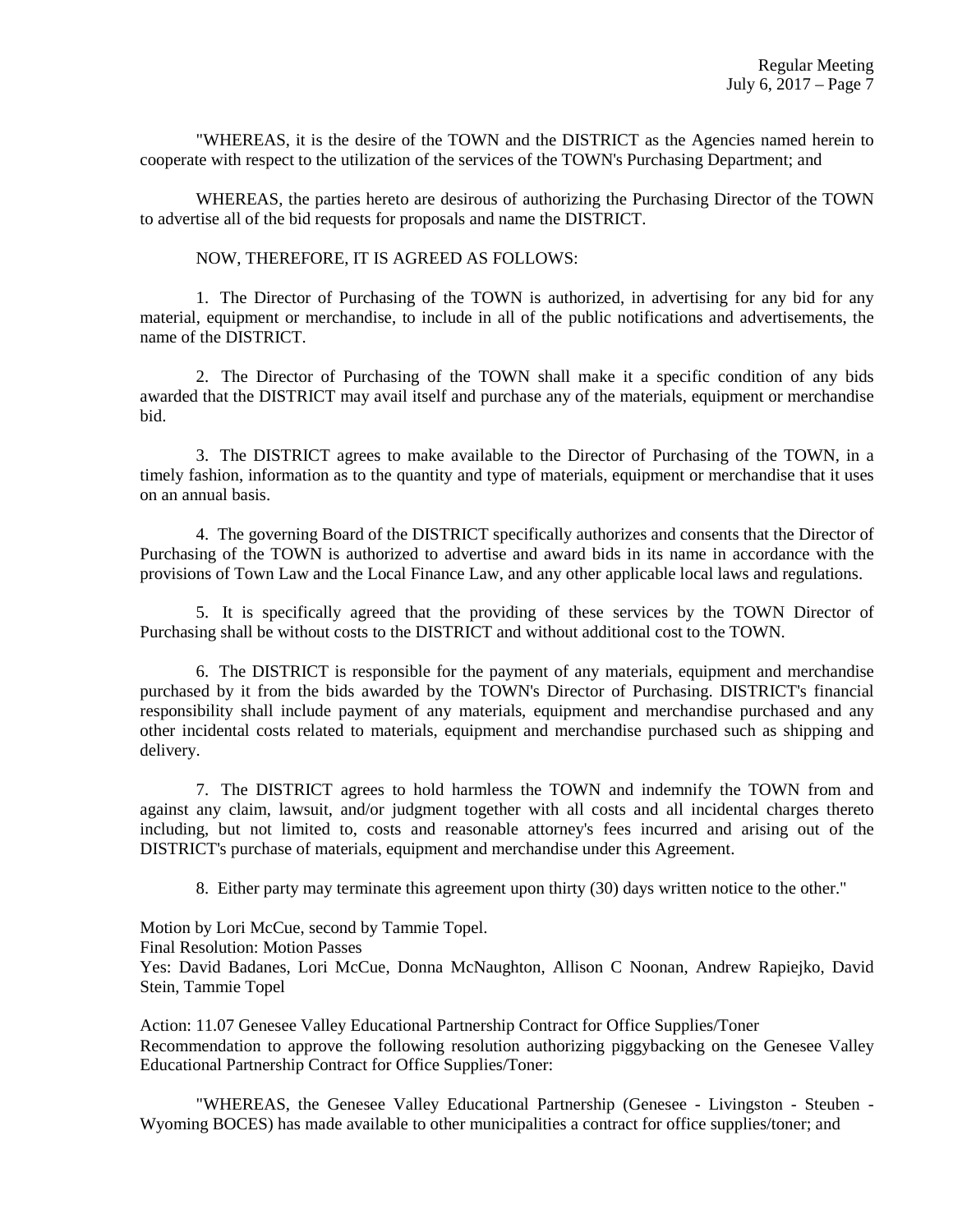WHEREAS, said contract for office supplies/toner was let for bid consistent with the requirements of General Municipal Law, section 103; and

WHEREAS, the Northport-East Northport U.F.S.D. is permitted to utilize said contract in accordance with the terms and conditions of the bid and requirements of General Municipal Law, section 103; and

NOW, THEREFORE, BE IT RESOLVED, that the Board of Education hereby authorizes the purchase of office supplies/toner from Genesee Valley Educational Partnership in accordance with the requirements of General Municipal Law, section 103."

Motion by Lori McCue, second by Tammie Topel. Final Resolution: Motion Passes Yes: David Badanes, Lori McCue, Donna McNaughton, Allison C Noonan, Andrew Rapiejko, David Stein, Tammie Topel

Action: 11.08 Southampton UFSD Contract for School Supplies & Materials Recommendation to approve the following resolution authorizing piggybacking on the Southampton UFSD Contract for School Supplies & Materials:

"WHEREAS, the SOUTHAMPTON UFSD has made available to other municipalities a contract for school supplies and materials; and

WHEREAS, said contract for school supplies and materials was let for bid consistent with the requirements of General Municipal Law, section 103; and

WHEREAS, the Northport-East Northport UFSD is permitted to utilize said contract in accordance with the terms and conditions of the bid and requirements of General Municipal Law, section 103; and

NOW, THEREFORE, BE IT RESOLVED, that the Board of Education hereby authorizes the purchase of school supplies and materials from Southampton UFSD contract in accordance with the requirements of General Municipal Law, section 103."

Motion by Lori McCue, second by Tammie Topel.

Final Resolution: Motion Passes

Yes: David Badanes, Lori McCue, Donna McNaughton, Allison C Noonan, Andrew Rapiejko, David Stein, Tammie Topel

Action: 11.09 Southampton UFSD Contract for Library Supplies, Furnishings & Equipment Recommendation to approve the following resolution authorizing piggybacking on the Southampton UFSD Contract for Library Supplies, Furnishings & Equipment:

"WHEREAS, the SOUTHAMPTON UFSD has made available to other municipalities a contract for library supplies, furnishings & equipment; and

WHEREAS, said contract for library supplies, furnishings & equipment was let for bid consistent with the requirements of General Municipal Law, section 103; and

WHEREAS, the Northport-East Northport UFSD is permitted to utilize said contract in accordance with the terms and conditions of the bid and requirements of General Municipal Law, section 103; and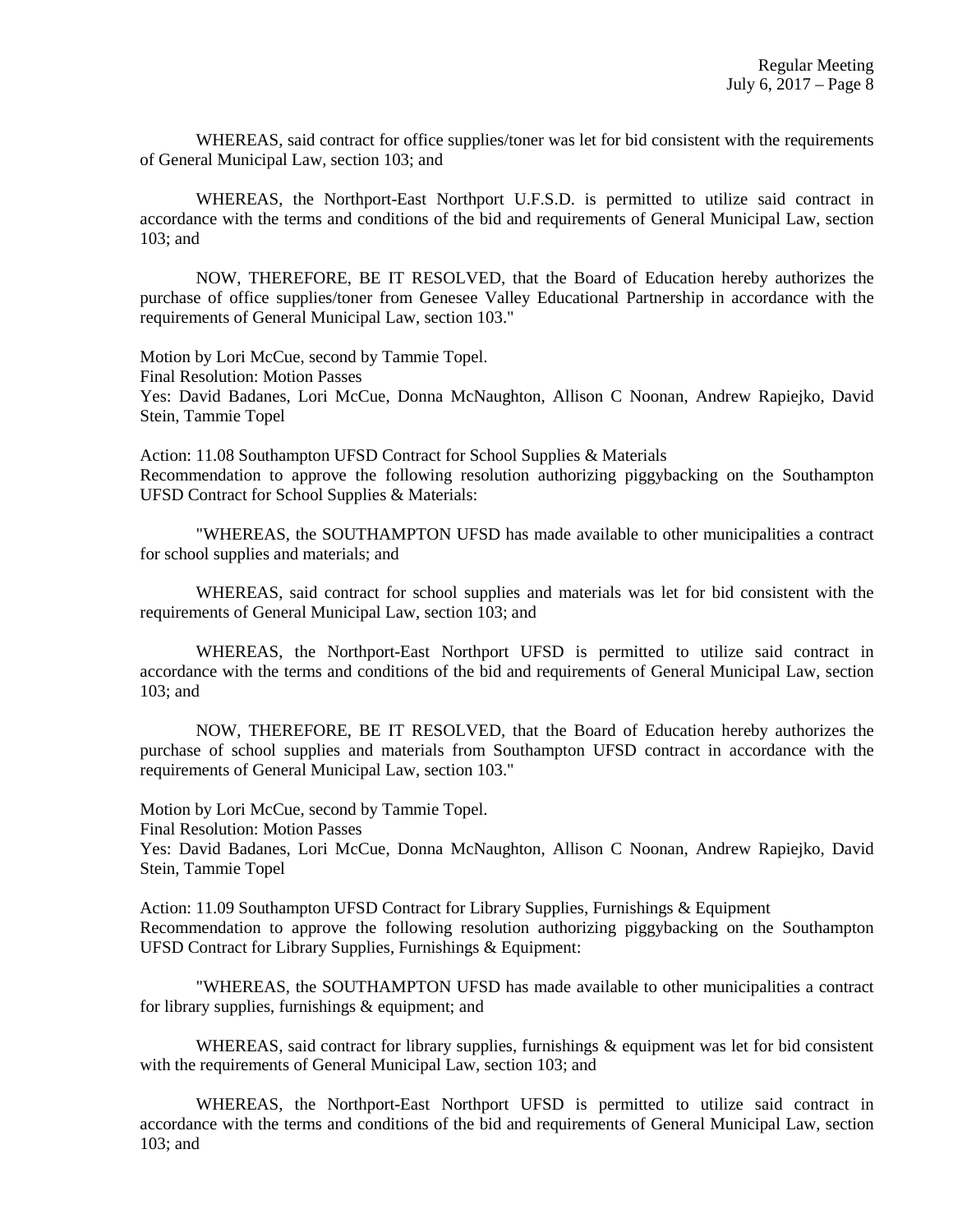NOW, THEREFORE, BE IT RESOLVED, that the Board of Education hereby authorizes the purchase of library supplies, furnishings & equipment from Southampton UFSD contract in accordance with the requirements of General Municipal Law, section 103."

Motion by Lori McCue, second by Tammie Topel.

Final Resolution: Motion Passes

Yes: David Badanes, Lori McCue, Donna McNaughton, Allison C Noonan, Andrew Rapiejko, David Stein, Tammie Topel

Action: 11.10 Garden City UFSD Contract for Materials and Supplies for Pupil Transportation Department

Recommendation to approve the following resolution authorizing piggybacking on the Garden City UFSD Contract for Materials and Supplies for Pupil Transportation Department:

"WHEREAS, the GARDEN CITY UFSD has made available to other municipalities a contract for materials and supplies for pupil transportation department; and

WHEREAS, said contract for materials and supplies for pupil transportation department was let to bid consistent with the requirements of General Municipal Law, section 103; and

WHEREAS, the Northport-East Northport UFSD is permitted to utilize said contract in accordance with the terms and conditions of the bid and requirements of General Municipal Law, section 103; and

NOW, THEREFORE, BE IT RESOLVED, that the Board of Education hereby authorizes the purchase of materials and supplies for pupil transportation department from Garden City UFSD in accordance with the requirements of General Municipal Law, section 103."

Motion by Lori McCue, second by Tammie Topel.

Final Resolution: Motion Passes

Yes: David Badanes, Lori McCue, Donna McNaughton, Allison C Noonan, Andrew Rapiejko, David Stein, Tammie Topel

Action: 11.11 Suffolk County Department of Public Works Contract for Automated Vehicle Location and Monitoring

Recommendation to approve the following resolution authorizing piggybacking on the Suffolk County Department of Public Works Contract for Automated Vehicle Location and Monitoring:

"WHEREAS, the Suffolk County Department of Public Works has made available to other municipalities a contract for Automated Vehicle Location and Monitoring; and

WHEREAS, said contract for Automated Vehicle Location and Monitoring was let for bid consistent with the requirements of General Municipal Law, section 103; and

WHEREAS, the Northport-East Northport U.F.S.D. is permitted to utilize said contract in accordance with the terms and conditions of the bid and requirements of General Municipal Law, section 103; and

NOW, THEREFORE, BE IT RESOLVED, that the Board of Education hereby authorizes the purchase of Automated Vehicle Location and Monitoring from the Suffolk County Department of Public Works in accordance with the requirements of General Municipal Law, section 103."

Motion by Lori McCue, second by Tammie Topel.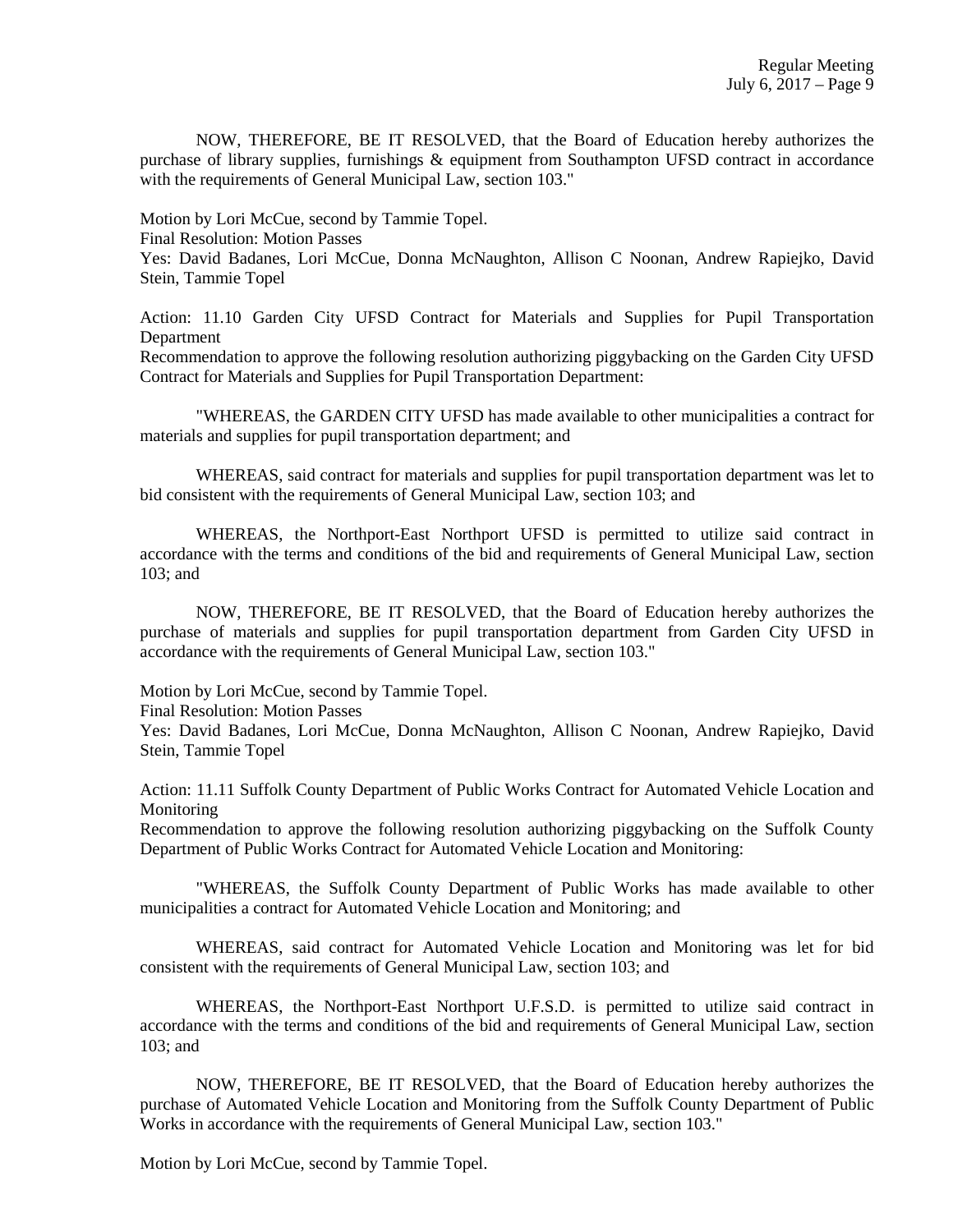Final Resolution: Motion Passes

Yes: David Badanes, Lori McCue, Donna McNaughton, Allison C Noonan, Andrew Rapiejko, David Stein, Tammie Topel

Action: 11.12 Western Suffolk BOCES & Component School Districts RFP #16-17-03P-IE5-LH Ext. 1 for Tutorial & Special Education Services for Students

Recommendation to approve the following resolution to participate in the Western Suffolk BOCES  $\&$ Component School Districts RFP #16-17-03P-IE5-LH Ext. 1 for Tutorial & Special Education Services for Students:

#### JOINT MUNICIPAL COOPERATIVE BIDDING RESOLUTION

"WHEREAS, various educational and municipal corporations located within the State of New York desire to bid jointly for Tutorial & Special Education Services for Students, Western Suffolk BOCES & Component School Districts - RFP #16-17-03P-IE5-LH, opened March 17, 2016; Original Term of Contract: July 1, 2016 through June 30, 2017; First Extension of Contract: July 1, 2017 through June 30, 2018; and

WHEREAS, the Northport-East Northport UFSD, an educational/municipal corporation is desirous of selectively participating with other educational and/or municipal corporations in the State of New York in joint bidding in the areas mentioned above pursuant to General Municipal Law §119-o and Education Law Section 1950; and

WHEREAS, the District is a municipality within the meaning of General Municipal Law §119-n and is eligible to participate in the Board of Cooperative Educational Services, Second Supervisory District of Suffolk County (hereinafter Western Suffolk BOCES) Joint Municipal Cooperative Bidding Initiative in the areas mentioned above; and

WHEREAS, with respect to all activities conducted by the Western Suffolk BOCES, the District wishes to delegate to Western Suffolk BOCES the responsibility for drafting of specifications, advertising for bids/proposals, accepting and opening bids/proposals, tabulating bids/proposals, awarding the bids/proposals, extending awards of bids/proposals, and reporting the results to the District.

BE IT RESOLVED, that the District hereby appoints Western Suffolk BOCES to represent it and to act as the lead agent in all matters related to the services as described above; and

BE IT FURTHER RESOLVED that the District hereby authorizes Western Suffolk BOCES to place all legal advertisements for any required cooperative bidding in Newsday, which is designated as the official newspaper for Western Suffolk BOCES; and

BE IT FURTHER RESOLVED that this Agreement with the Participant shall be for a term of one (1) year as authorized by General Municipal Law §119-o.2.j."

Motion by Lori McCue, second by Tammie Topel.

Final Resolution: Motion Passes

Yes: David Badanes, Lori McCue, Donna McNaughton, Allison C Noonan, Andrew Rapiejko, David Stein, Tammie Topel

Action: 11.13 Stop & Shop A+ School Rewards Program (NAS) Recommendation to approve the following resolution: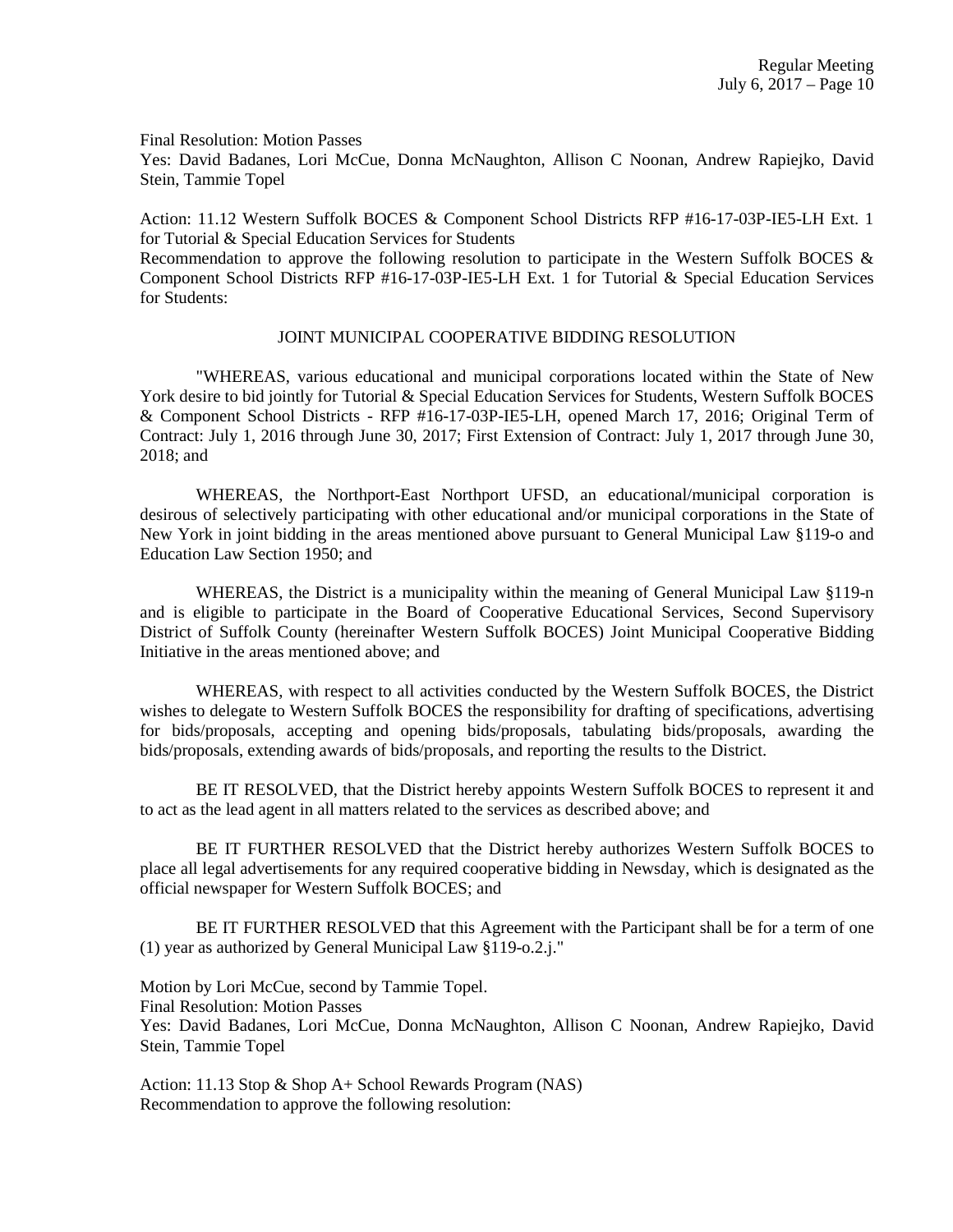"RESOLVED, that the Board of Education accept the donation of \$565.93 toward the purchase of classroom supplies for Norwood Avenue Elementary School and increase the 2017-2018 budget code A2110.5030.14.0200 by \$565.93 for this purpose.

RESOLVED, that the Board of Education hereby approves an increase in the revenue code A2705 of the 2017-2018 budget by \$565.93 with the understanding that this increase in revenue is the result of the Norwood Avenue Elementary School participation in the Stop and Shop A+ School Rewards Program."

Motion by Lori McCue, second by Tammie Topel.

Final Resolution: Motion Passes

Yes: David Badanes, Lori McCue, Donna McNaughton, Allison C Noonan, Andrew Rapiejko, David Stein, Tammie Topel

Action: 11.14 Stop & Shop A+ School Rewards Program (ENMS) Recommendation to approve the following resolution:

"RESOLVED, that the Board of Education accept the donation of \$467.35 toward the purchase of classroom supplies for East Northport Middle School and increase the 2017-2018 budget code A2110.5030.21.0300 by \$467.35 for this purpose.

RESOLVED, that the Board of Education hereby approves an increase in the revenue code A2705 of the 2017-2018 budget by \$467.35 with the understanding that this increase in revenue is the result of the East Northport Middle School participation in the Stop and Shop A+ School Rewards Program."

Motion by Lori McCue, second by Tammie Topel. Final Resolution: Motion Passes Yes: David Badanes, Lori McCue, Donna McNaughton, Allison C Noonan, Andrew Rapiejko, David Stein, Tammie Topel

Action: 11.15 Stop & Shop A+ School Rewards Program (DAS) Recommendation to approve the following resolution:

"RESOLVED, that the Board of Education accept the donation of \$350.36 toward the purchase of classroom supplies for Dickinson Avenue Elementary School and increase the 2017-2018 budget code A2110.5030.11.0200 by \$350.36 for this purpose.

RESOLVED, that the Board of Education hereby approves an increase in the revenue code A2705 of the 2017-2018 budget by \$350.36 with the understanding that this increase in revenue is the result of the Dickinson Avenue Elementary School participation in the Stop and Shop A+ School Rewards Program."

Motion by Lori McCue, second by Tammie Topel. Final Resolution: Motion Passes Yes: David Badanes, Lori McCue, Donna McNaughton, Allison C Noonan, Andrew Rapiejko, David Stein, Tammie Topel

Action: 11.16 Music Theatre International Recommendation to approve a Production Contract for Fiddler on the Roof Jr. between the Northport-East Northport Union Free School District and Music Theatre International (NAS)

Motion by Lori McCue, second by Tammie Topel. Final Resolution: Motion Passes Yes: David Badanes, Lori McCue, Donna McNaughton, Allison C Noonan, Andrew Rapiejko, David Stein, Tammie Topel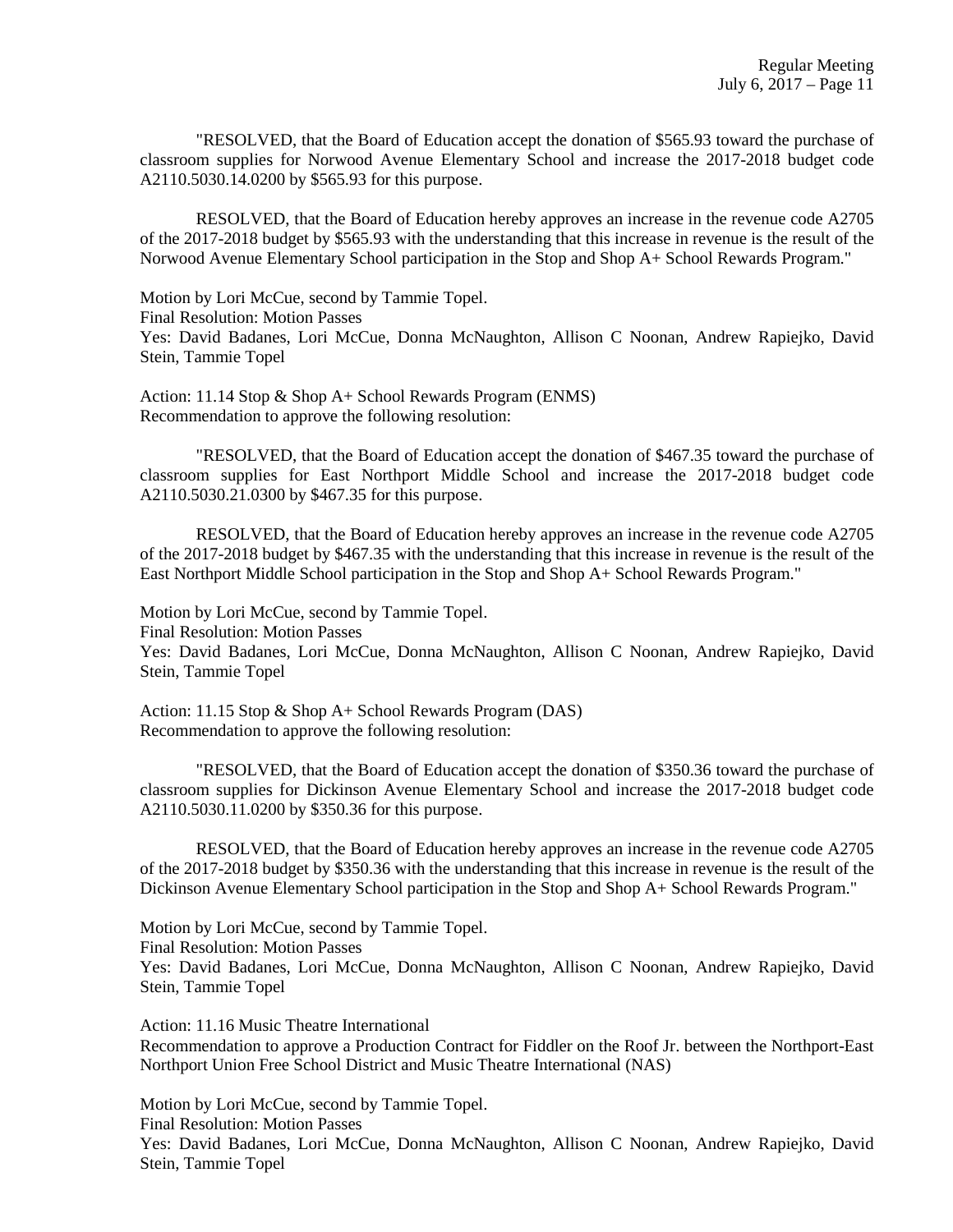Action: 11.17 Islip Tutoring Service, Inc.

Recommendation to approve a Supplementary Education Services Agreement between the Northport-East Northport Union Free School District and Islip Tutoring Services, Inc. for tutoring services in an amount not to exceed \$3,000. (SSS)

Motion by Lori McCue, second by Tammie Topel. Final Resolution: Motion Passes Yes: David Badanes, Lori McCue, Donna McNaughton, Allison C Noonan, Andrew Rapiejko, David Stein, Tammie Topel

Action: 11.18 Victory Entertainment

Recommendation to approve a Supplementary Education Services Agreement between the Northport-East Northport Union Free School District and Victory Entertainment for Summer Recreation Program DJ Entertainment in an amount not to exceed \$1,300 (Community Services)

Motion by Lori McCue, second by Tammie Topel. Final Resolution: Motion Passes Yes: David Badanes, Lori McCue, Donna McNaughton, Allison C Noonan, Andrew Rapiejko, David Stein, Tammie Topel

Action: 11.19 St. James Tutoring

Recommendation to approve a 2017-2018 Memorandum of Agreement between the Northport-East Northport Union Free School District and St. James Tutoring, Education at Mather, for tutoring services

Motion by Lori McCue, second by Tammie Topel. Final Resolution: Motion Passes Yes: David Badanes, Lori McCue, Donna McNaughton, Allison C Noonan, Andrew Rapiejko, David

Stein, Tammie Topel

Action: 11.20 Transportation Contract Renewals

Recommendation to approve renewal of transportation contracts with Acme Bus Corporation, Baumann & Sons Buses, Inc., Brookset Bus Corporation, Huntington Coach Corporation and Towne Bus Corporation at an increase equal to the 2017-2018 Consumer Price Index (CPI)

Motion by Lori McCue, second by Tammie Topel. Final Resolution: Motion Passes

Yes: David Badanes, Lori McCue, Donna McNaughton, Allison C Noonan, Andrew Rapiejko, David Stein, Tammie Topel

Action: 11.21 Commack Union Free School District

Recommendation to approve a Tuition Contract for Special Education Services between the Northport-East Northport Union Free School District and the Commack Union Free School District for the period July 1, 2017 through August 30, 2017 (Spec. Ed.)

Motion by Lori McCue, second by Tammie Topel.

Final Resolution: Motion Passes

Yes: David Badanes, Lori McCue, Donna McNaughton, Allison C Noonan, Andrew Rapiejko, David Stein, Tammie Topel

Action: 11.22 S&M Caterers, Inc. d/b/a Leonard's of Great Neck

Recommendation to approve a Rider to Catering Contract between S&M Caterers, Inc., d/b/a Leonardo's of Great Neck "Leonard's Palazzo" and the Board of Education of the Northport-East Northport Union Free School District (NHS)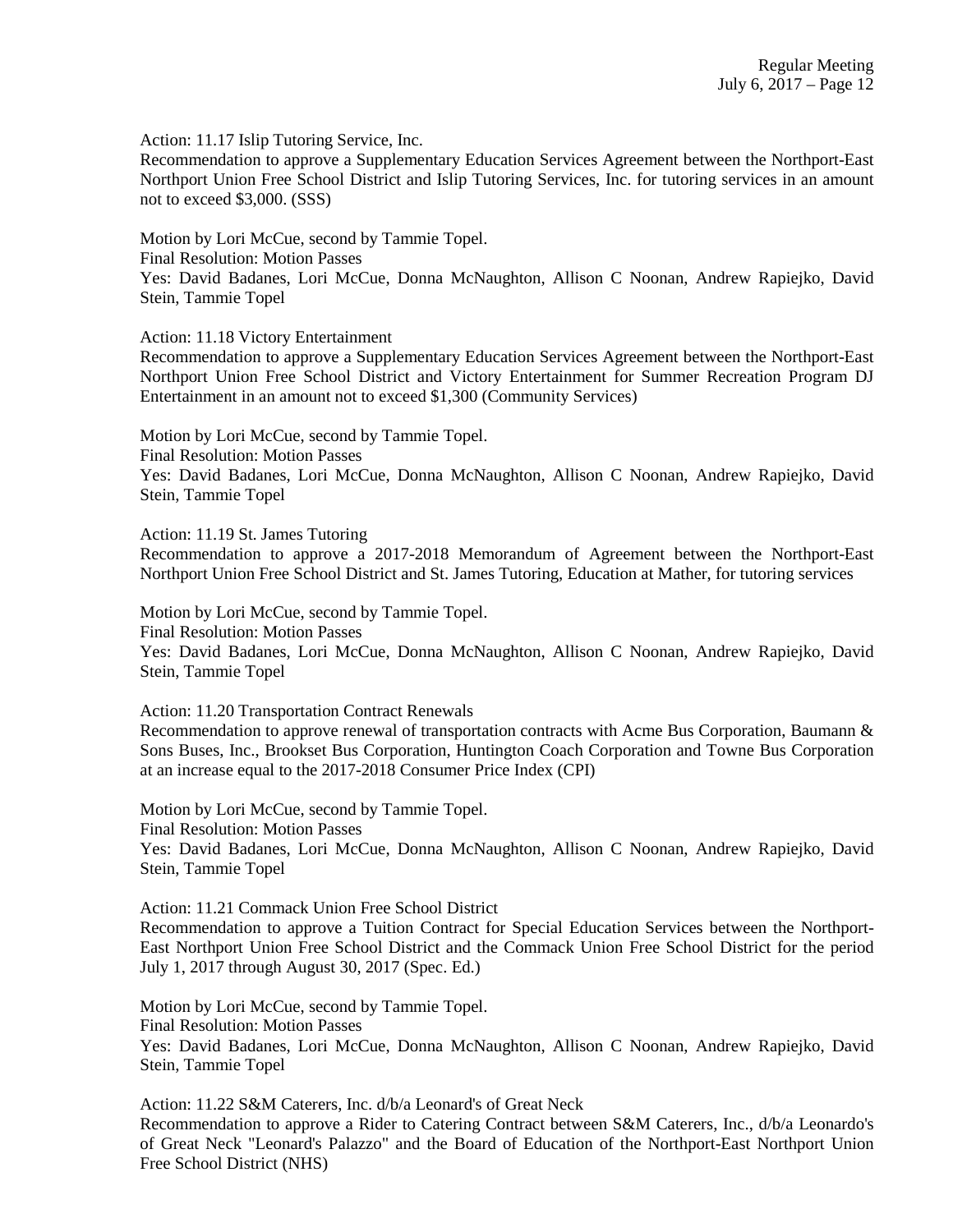Motion by Lori McCue, second by Tammie Topel. Final Resolution: Motion Passes Yes: David Badanes, Lori McCue, Donna McNaughton, Allison C Noonan, Andrew Rapiejko, David Stein, Tammie Topel

Action: 11.23 Island Kids Early Childhood Center, Inc. Recommendation to approve a Third Amendment to the November 7, 2011 Agreement between the Board of Education of the Northport-East Northport Union Free School District and Island Kids Early Childhood Center, Inc. (WJB)

Motion by Lori McCue, second by Tammie Topel. Final Resolution: Motion Passes Yes: David Badanes, Lori McCue, Donna McNaughton, Allison C Noonan, Andrew Rapiejko, David Stein, Tammie Topel

Action: 11.24 Lori Lynt

Recommendation to approve an Agreement between the Northport-East Northport Union Free School District and Lori Lynt for consulting services for visually impaired students for the period July 1, 2017 through August 30, 2017 (Spec. Ed.)

Motion by Lori McCue, second by Tammie Topel.

Final Resolution: Motion Passes

Yes: David Badanes, Lori McCue, Donna McNaughton, Allison C Noonan, Andrew Rapiejko, David Stein, Tammie Topel

Action: 11.25 Anderson Center for Autism Recommendation to approve 2016-2017 and 2017-2018 Agreements between the Northport-East Northport Union Free School District and Anderson Center for Autism (Spec. Ed.)

Motion by Lori McCue, second by Tammie Topel.

Final Resolution: Motion Passes

Yes: David Badanes, Lori McCue, Donna McNaughton, Allison C Noonan, Andrew Rapiejko, David Stein, Tammie Topel

Action: 11.26 Claims Auditor's Report Recommendation to approve the Claims Auditor's Report for Warrants and Schedule of Claims for payments dated:

May 5, 2017 (Payroll Trust & Agency Warrant), May 15, 2017 (Accounts Payable Warrant), May 19, 2017 (Payroll Trust & Agency Warrant), May 31, 2017 (Accounts Payable Warrant), May 2017 (Claims Audit Report)

Motion by Lori McCue, second by Tammie Topel. Final Resolution: Motion Passes Yes: David Badanes, Lori McCue, Donna McNaughton, Allison C Noonan, Andrew Rapiejko, David Stein, Tammie Topel

Action: 11.27 Claims Auditor's Report - Payroll Audit Recommendation to approve the Claims Auditor's Report - Payroll Audit for the Payroll Distribution/Audit dated May 5, 2017 (FAS)

Motion by Lori McCue, second by Tammie Topel.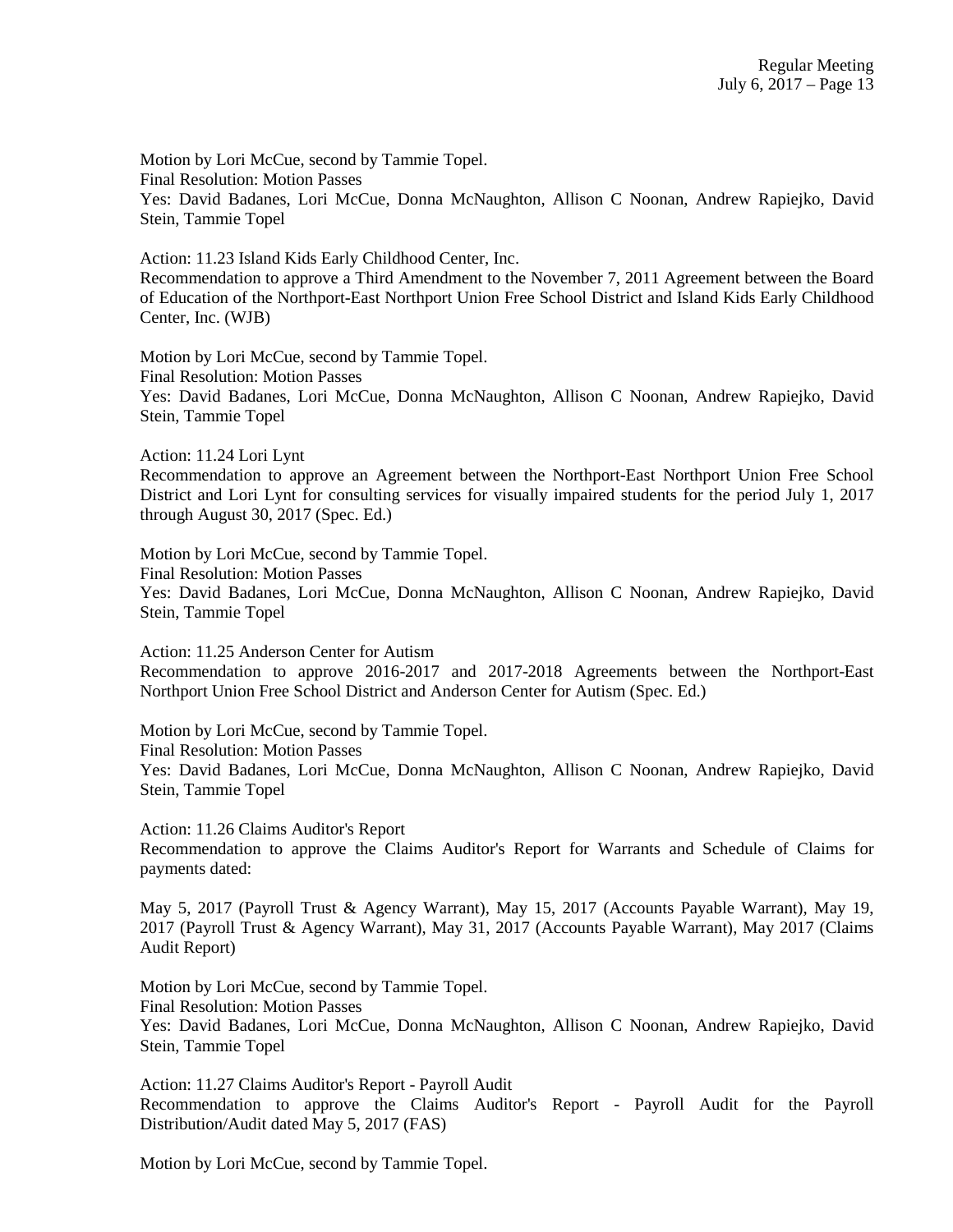Final Resolution: Motion Passes

Yes: David Badanes, Lori McCue, Donna McNaughton, Allison C Noonan, Andrew Rapiejko, David Stein, Tammie Topel

Action: 11.28 Treasurer's Report and Monthly Summary of Receipts and Disbursements Recommendation to approve the Treasurer's Report and Monthly Summary of Receipts and Disbursements:

11.28.1 Treasurer's Report for the period May 1, 2017 through May 31, 2017

11.28.2 Monthly Summary of Receipts and Disbursements for May 2017

Motion by Lori McCue, second by Tammie Topel. Final Resolution: Motion Passes Yes: David Badanes, Lori McCue, Donna McNaughton, Allison C Noonan, Andrew Rapiejko, David Stein, Tammie Topel

Action: 11.29 Schedule of Investments Recommendation to approve the Schedule of Investments as of May 31, 2017

Motion by Lori McCue, second by Tammie Topel.

Final Resolution: Motion Passes Yes: David Badanes, Lori McCue, Donna McNaughton, Allison C Noonan, Andrew Rapiejko, David Stein, Tammie Topel

Action: 11.30 Collateral Schedule Recommendation to approve the Collateral Schedule as of May 31, 2017

Motion by Lori McCue, second by Tammie Topel.

Final Resolution: Motion Passes Yes: David Badanes, Lori McCue, Donna McNaughton, Allison C Noonan, Andrew Rapiejko, David Stein, Tammie Topel

Action: 11.31 Bank Reconciliation Report Recommendation to approve the Bank Reconciliation Report for the Month Ended May 31, 2017

Motion by Lori McCue, second by Tammie Topel. Final Resolution: Motion Passes Yes: David Badanes, Lori McCue, Donna McNaughton, Allison C Noonan, Andrew Rapiejko, David Stein, Tammie Topel

Action: 11.32 General Fund Projected Cash Flow Statement Recommendation to approve the General Fund Projected Cash Flow Statement for the year ending 2016- 2017, Actual Data July 1, 2016 - May 31, 2017, Estimated Data June 1, 2017 - June 30, 2017

Motion by Lori McCue, second by Tammie Topel. Final Resolution: Motion Passes Yes: David Badanes, Lori McCue, Donna McNaughton, Allison C Noonan, Andrew Rapiejko, David Stein, Tammie Topel

Action: 11.33 Monthly Revenue and Budget Status Report - Special Aid Fund Recommendation to approve the Monthly Revenue and Budget Status Report - Special Aid Fund for the Month Ending May 31, 2017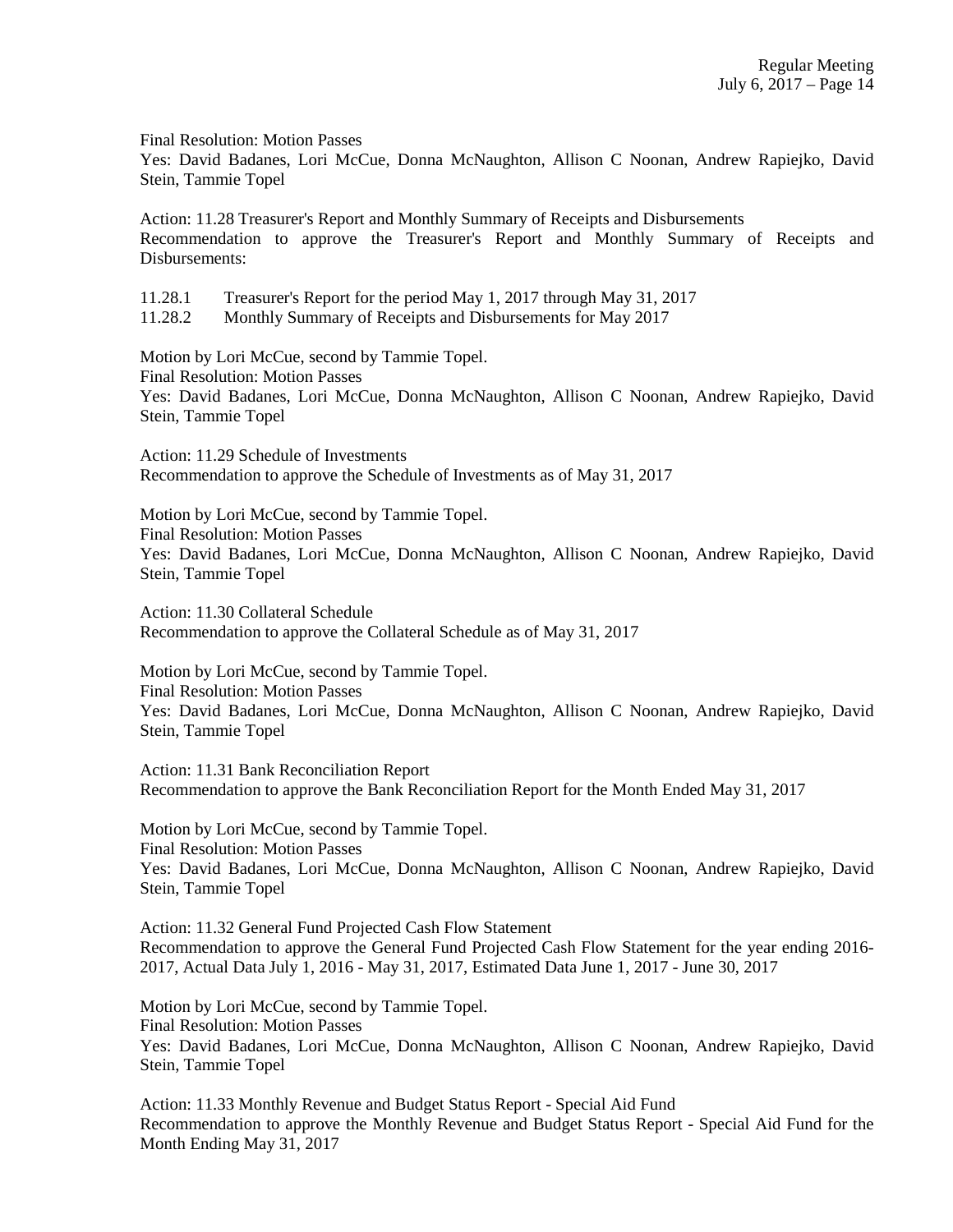Motion by Lori McCue, second by Tammie Topel. Final Resolution: Motion Passes Yes: David Badanes, Lori McCue, Donna McNaughton, Allison C Noonan, Andrew Rapiejko, David Stein, Tammie Topel

Action: 11.34 Monthly Revenue and Budget Status Report - General Fund Recommendation to approve the Monthly Revenue and Budget Status Report - General Fund for the Month Ending May 31, 2017

Motion by Lori McCue, second by Tammie Topel. Final Resolution: Motion Passes Yes: David Badanes, Lori McCue, Donna McNaughton, Allison C Noonan, Andrew Rapiejko, David Stein, Tammie Topel

Action: 11.35 Monthly Revenue and Budget Status Report - Capital Fund Recommendation to approve the Monthly Revenue and Budget Status Report - Capital Fund for the Month Ending May 31, 2017

Motion by Lori McCue, second by Tammie Topel. Final Resolution: Motion Passes Yes: David Badanes, Lori McCue, Donna McNaughton, Allison C Noonan, Andrew Rapiejko, David Stein, Tammie Topel

Action: 11.36 Transfer of General Fund Appropriations Recommendation to approve Transfer of General Fund Appropriations in the 2016-2017 fiscal year

Motion by Lori McCue, second by Tammie Topel. Final Resolution: Motion Passes Yes: David Badanes, Lori McCue, Donna McNaughton, Allison C Noonan, Andrew Rapiejko, David Stein, Tammie Topel

Action: 11.37 Transfer of School Lunch Fund Appropriations Recommendation to approve Transfer of School Lunch Fund Appropriations in the 2016-2017 fiscal year

Motion by Lori McCue, second by Tammie Topel. Final Resolution: Motion Passes Yes: David Badanes, Lori McCue, Donna McNaughton, Allison C Noonan, Andrew Rapiejko, David Stein, Tammie Topel

# **12. SUPERINTENDENT'S REPORT - FOR INFORMATION ONLY**

Information: 12.01 Schedule H - Use of Facilities

Information: 12.02 Budget Transfers for the period June 3, 2017 through June 22, 2017 - As per Board Policy #6150 all transfers between salary codes up to \$25,000 and transfers between all other codes up to \$10,000 are to be reported to the Board of Education as an information item

#### **13. UNFINISHED BUSINESS**

Discussion: 13.01 Legislative Advocacy Sub-Committee